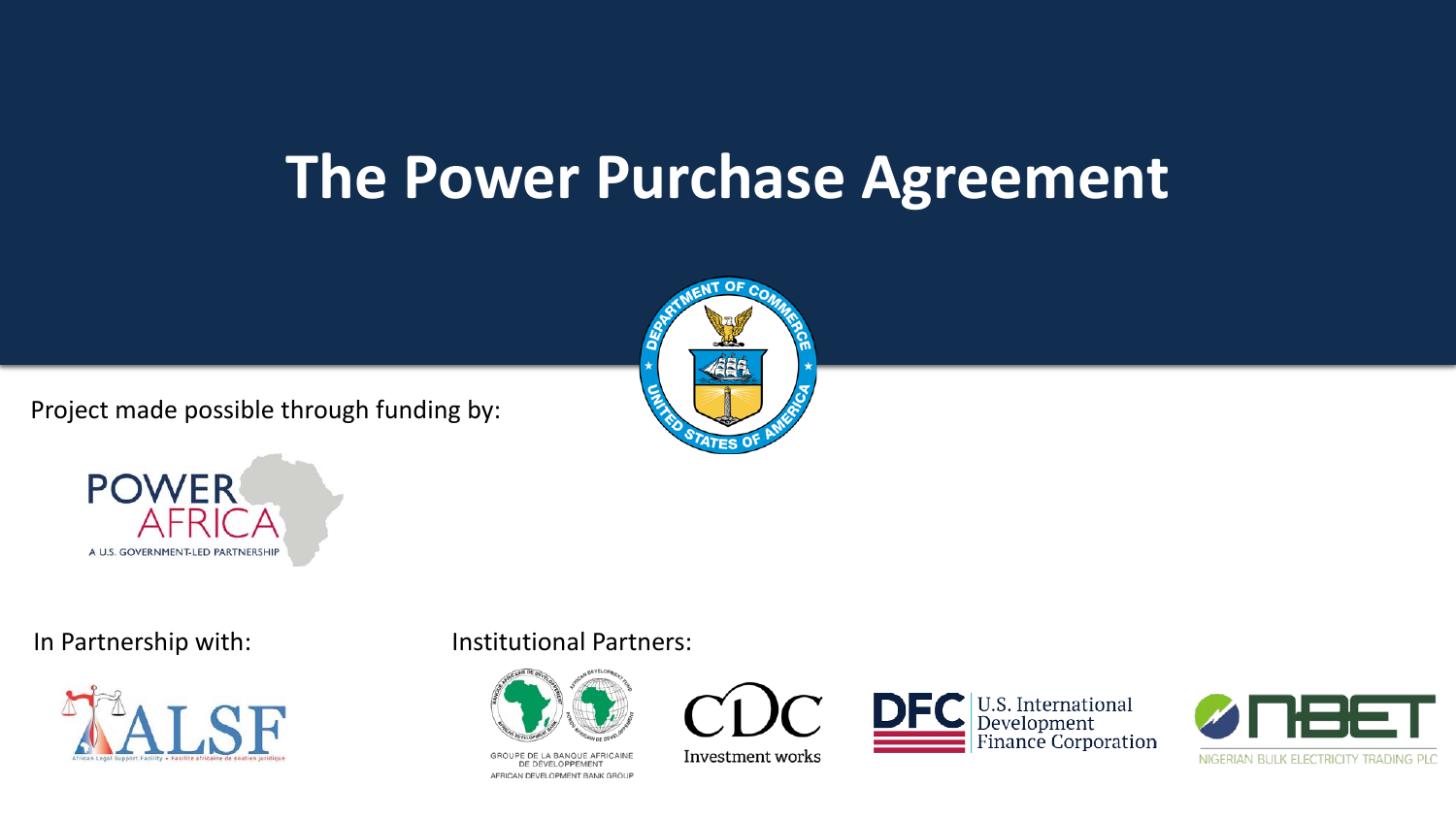## THE POWER PURCHASE AGREEMENT

**What is a Power Purchase Agreement (PPA)?**

- The agreement that governs the **sale and purchase of power from a power project**.
- A PPA is a contract between two parties, one who **produces or generates power for sale** (the seller/producer/project company) and one **who seeks to purchase power** (the buyer/offtaker). This contract is some-times referred to as an offtake agreement.

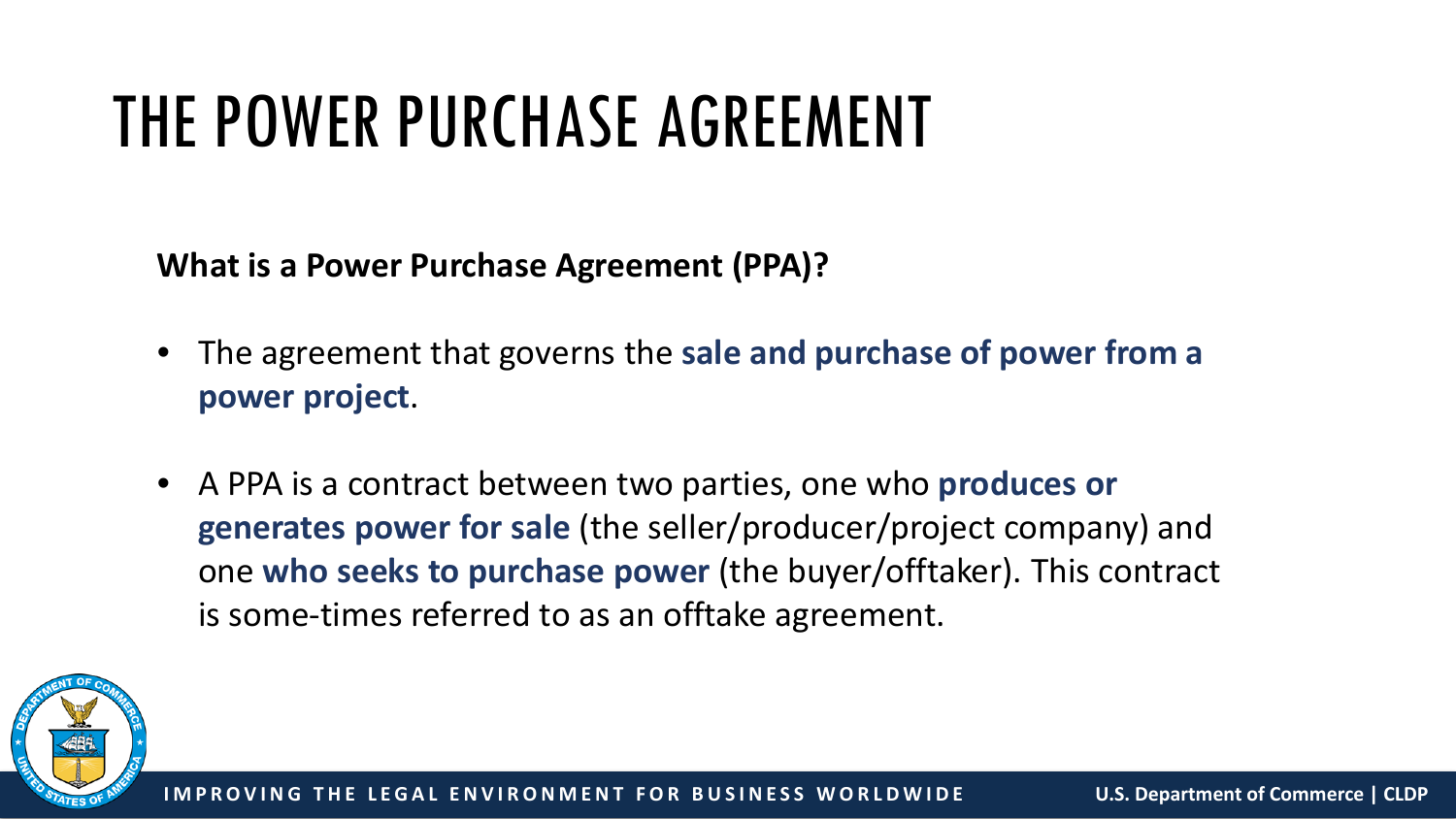# CONSIDERATIONS BEFORE THE PPA

Before a PPA is drafted, an offtaker should:

- Determine **power demand**
- Assess the availability of **transmission** infrastructure
- Identify potential **energy sources** for new generation
- Decide on the power-generating **technology**
- Determine the ideal **location** of the power project relative to resource quality/market infrastructure

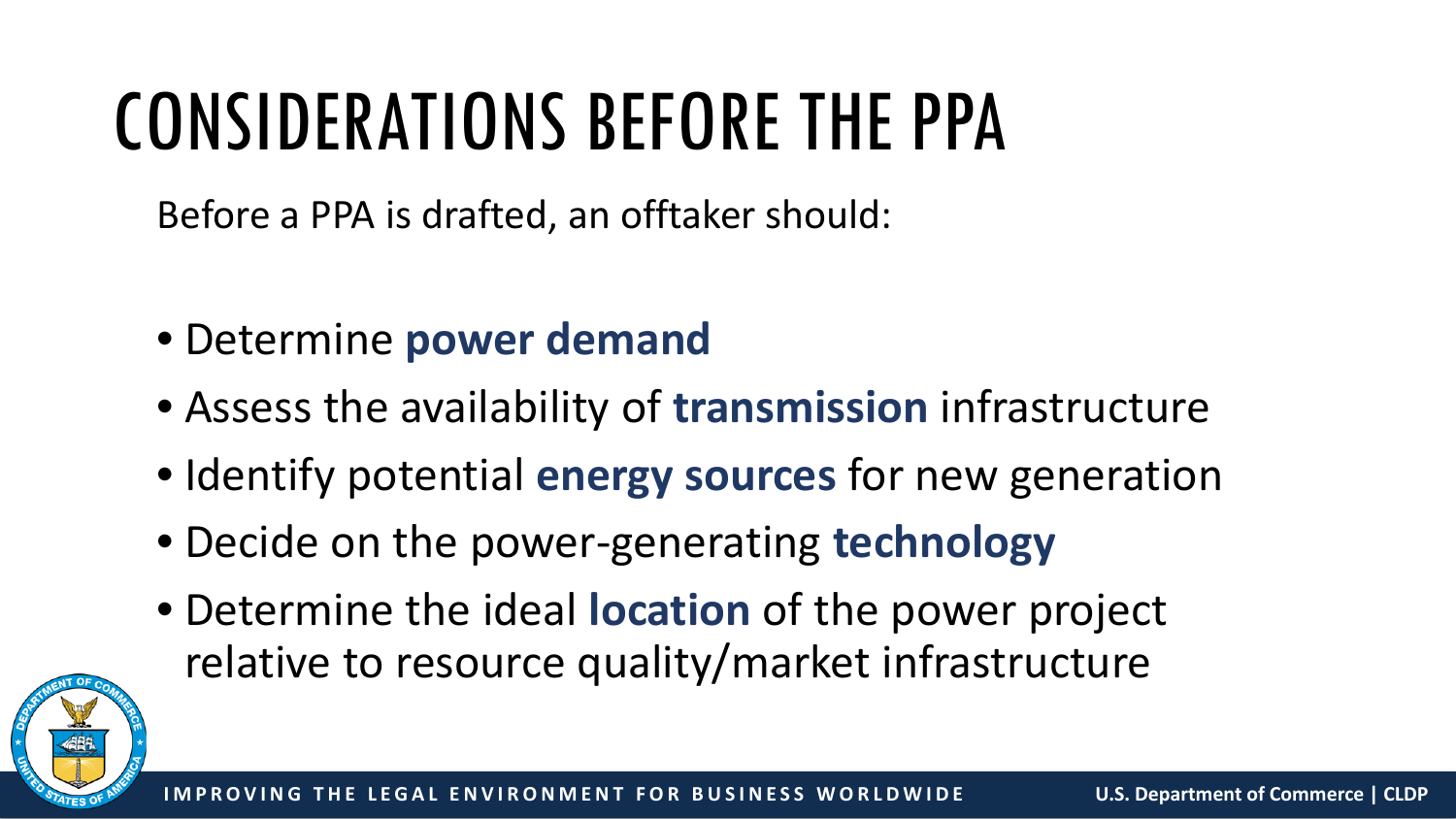## POWER PROCUREMENT AND TARIFF CONSIDERATIONS:

- **Procurement methods:** Offtakers may pursue either a structured competitive tender or a more open process of direct negotiations to procure power.
- **Quality matters:** Since most power-projects are expected to operate for decades, the offtaker should select a project based not only on price, but also on quality and reliability.

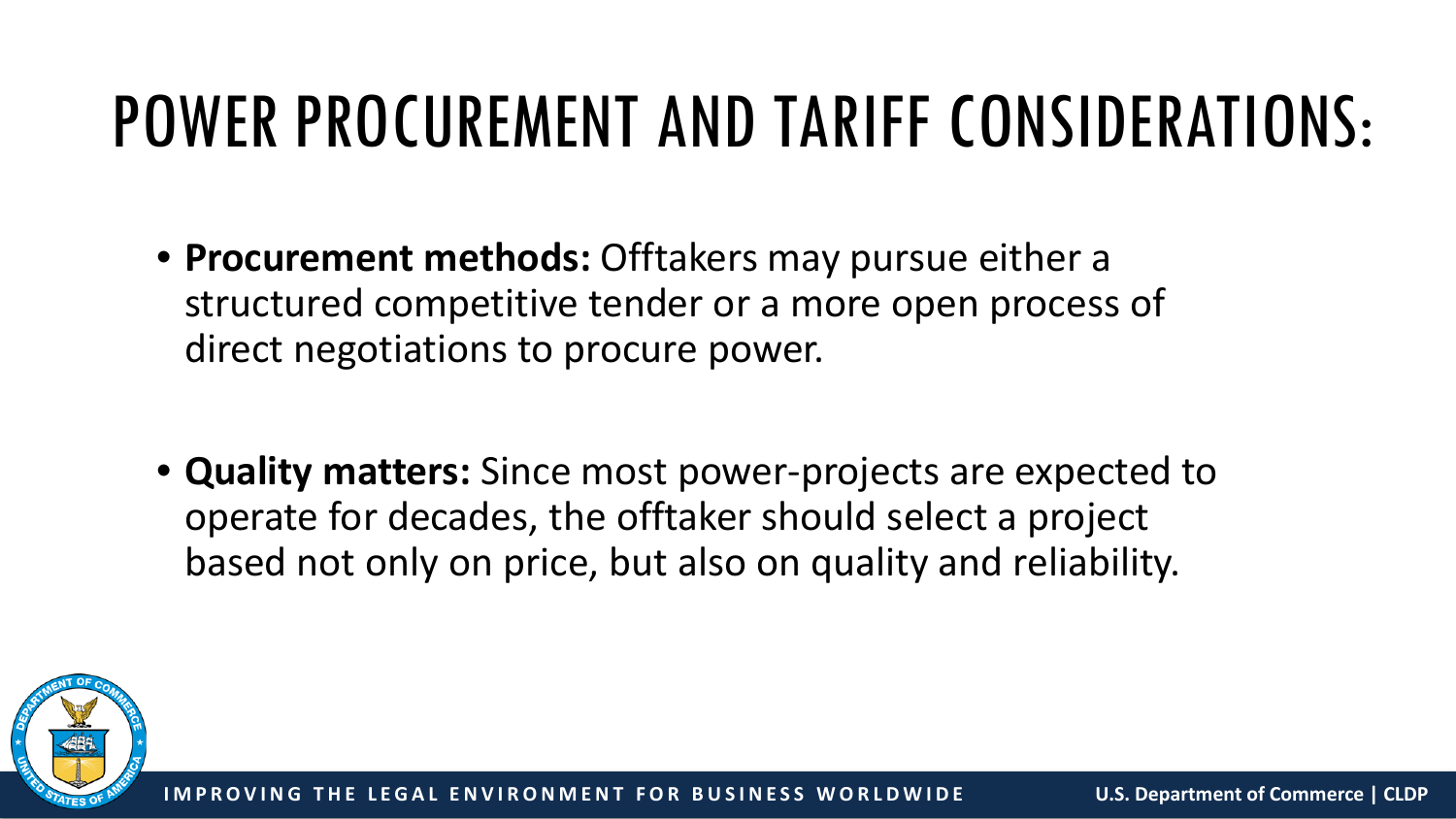# SPECIAL CONSIDERATIONS FOR RENEWABLE ENERGY

### *Unique Advantages*

- Security of supply
- Reduced cost/risk
- Speed of deployment
- Fewer triggers for termination
- Greater shift of risk to defaulting sellers
- Lower decommissioning costs

- Wind and Solar projects generally provide intermittent supply as opposed to baseload supply
- Effective capacity of renewables may less than nameplate capacity due to weather conditions
- Increasingly volatile weather events may reduce predictability of solar/wind

### *Unique Risks Mitigating these Risks*

- Geographical Spread
- Ongoing wind/solar resource studies to adjust modelling
- Energy storage to reduce intermittency

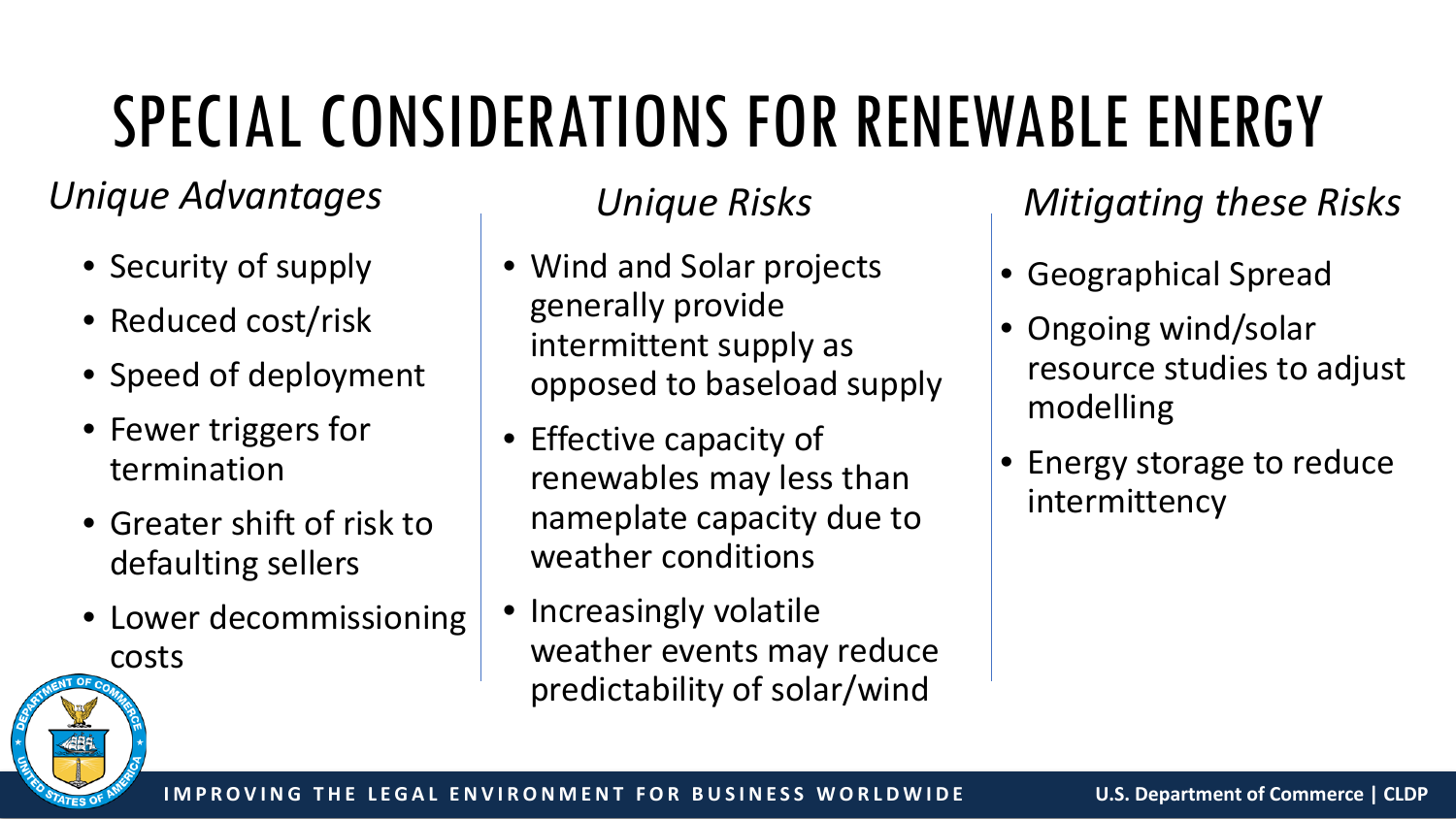## Memorandum of Understanding (MOU)

• Non-binding agreement signed between the project company and host government

• Can be interpreted as an indicator of activity on a project, which could result in liabilities for the host government

• Host Governments should use the same discretion and care when negotiating a MOU as when negotiating a PPA

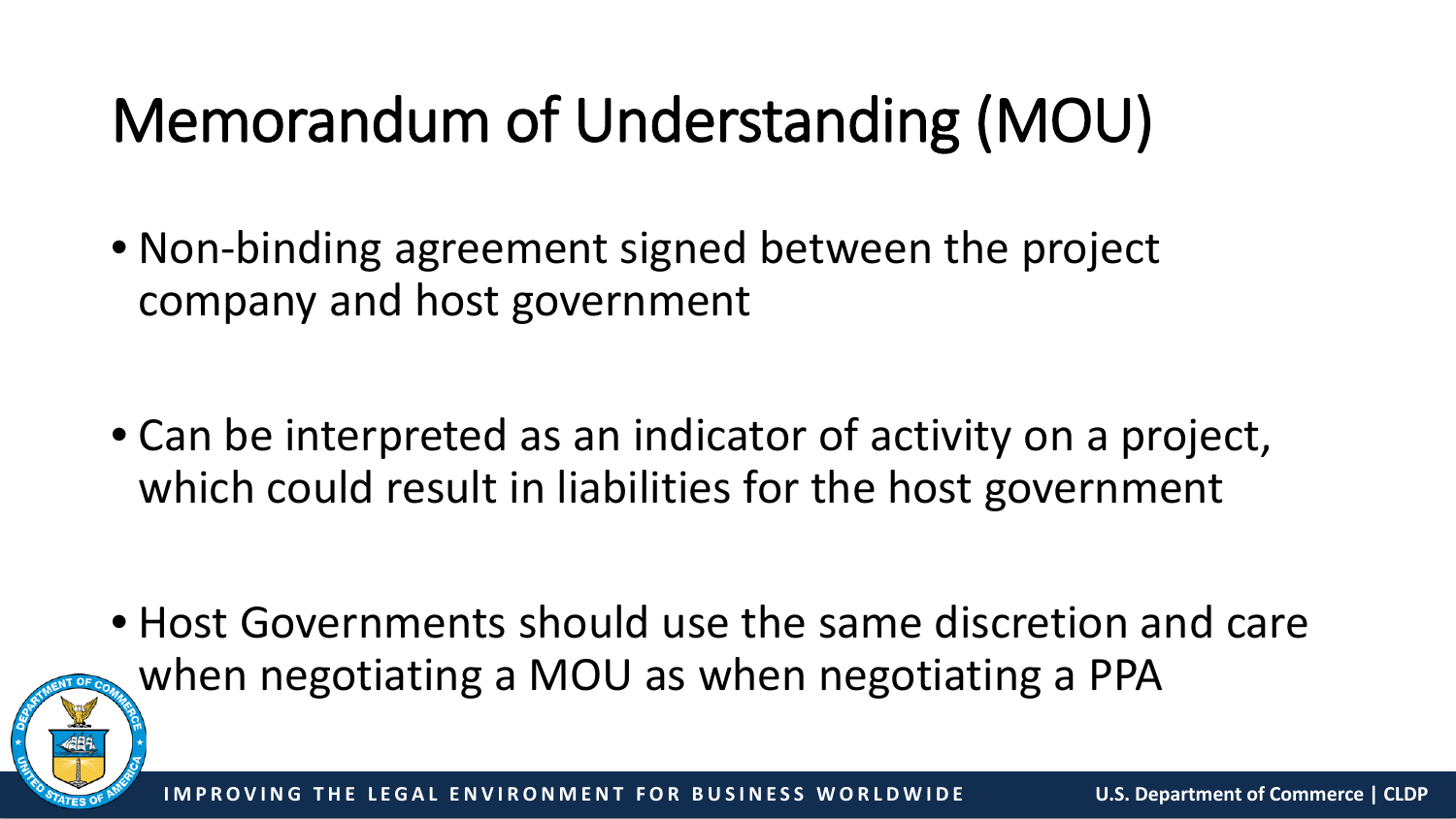# CRAFTING A PPA

- **Who takes the pen**: The initial draft of the PPA can come from either the project company or the offtaker, but is typically first proposed by the offtaker.
- **The importance of legal counsel:** The offtaker should seek the advice of qualified legal counsel when preparing the PPA to ensure all legal/financial risks are identified and addressed.

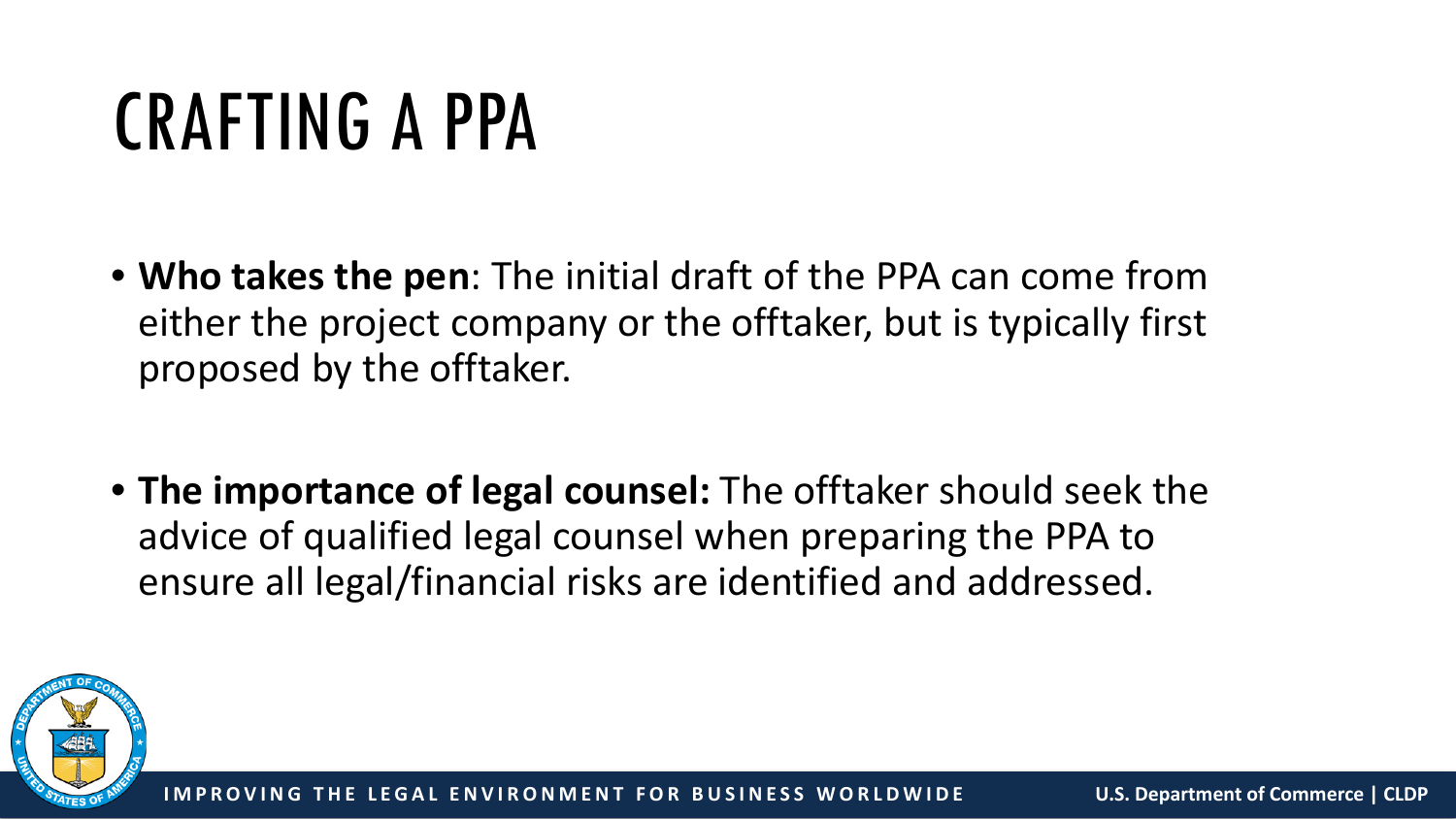# RELATED PROJECT AGREEMENTS





**IMPROVING THE LEGAL ENVIRONMENT FOR BUSINESS WORLDWIDE U.S. Department of Commerce | CLDP**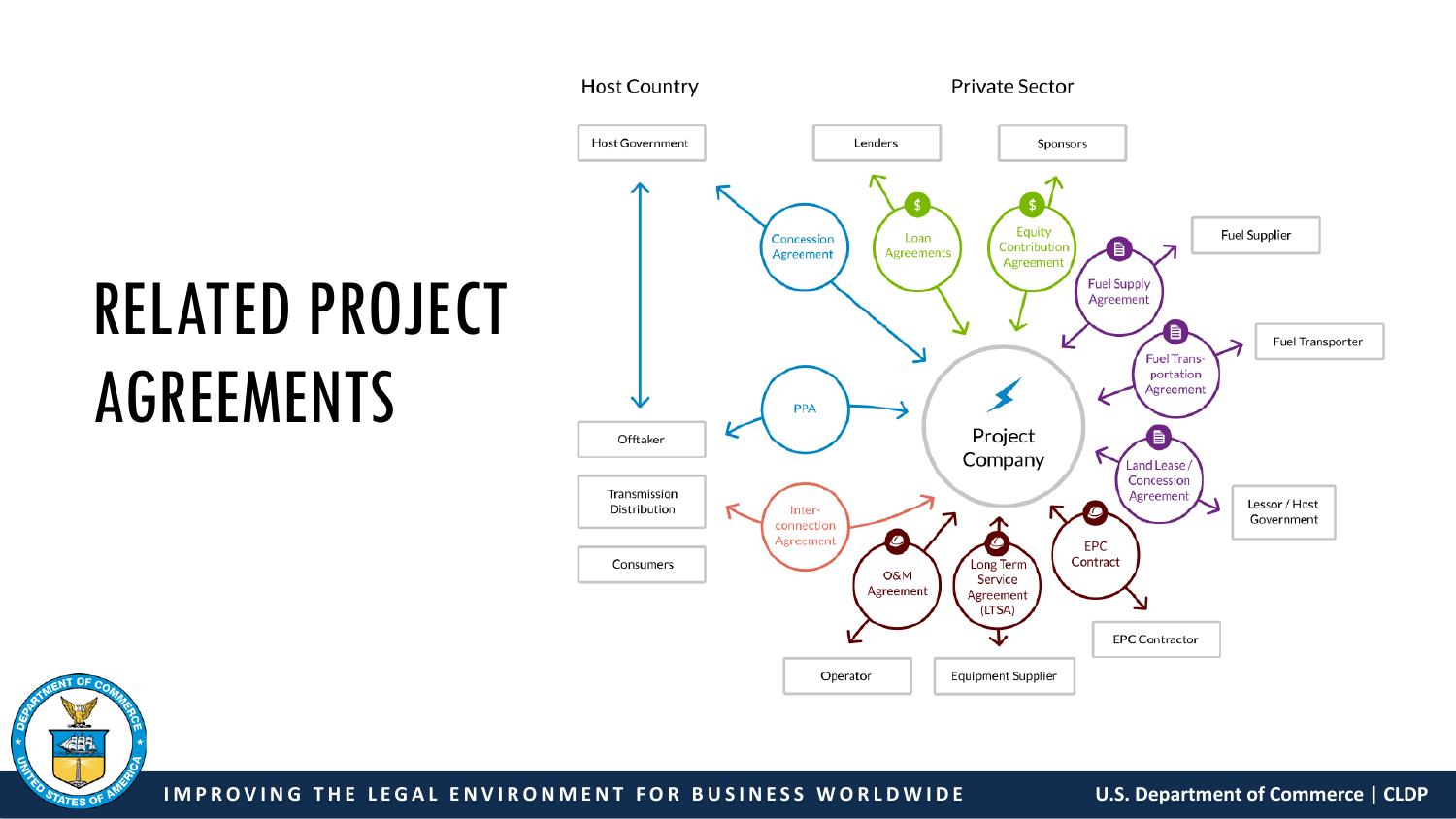# TIMING CONSIDERATIONS

- Effective Date Considerations
- The PPA will include milestones and deadlines, while failure to meet these could result in the PPA penalties/termination
- Delay-linked Liquidated Damages: Included to incentivize the Project Company to meet deadlines
- Development Bond: Posted by project company and payable to offtaker if milestones are not met

| <b>Milestones</b>                        | <b>Required by</b><br><b>PPA</b> | Late satisfaction terminates<br><b>PPA</b> |
|------------------------------------------|----------------------------------|--------------------------------------------|
| Land acquisition                         | Yes                              | No                                         |
| Major permits: application               | Yes                              | Sometimes                                  |
| Major permits: receipt                   | Yes                              | Rarely                                     |
| <b>Financial close</b>                   | Yes                              | Yes                                        |
| Signing EPC/Issuing notice to<br>proceed | Yes                              | Rarely                                     |
| Commencement of construction             | Yes                              | Sometimes                                  |
| COD                                      | Yes                              | Yes                                        |